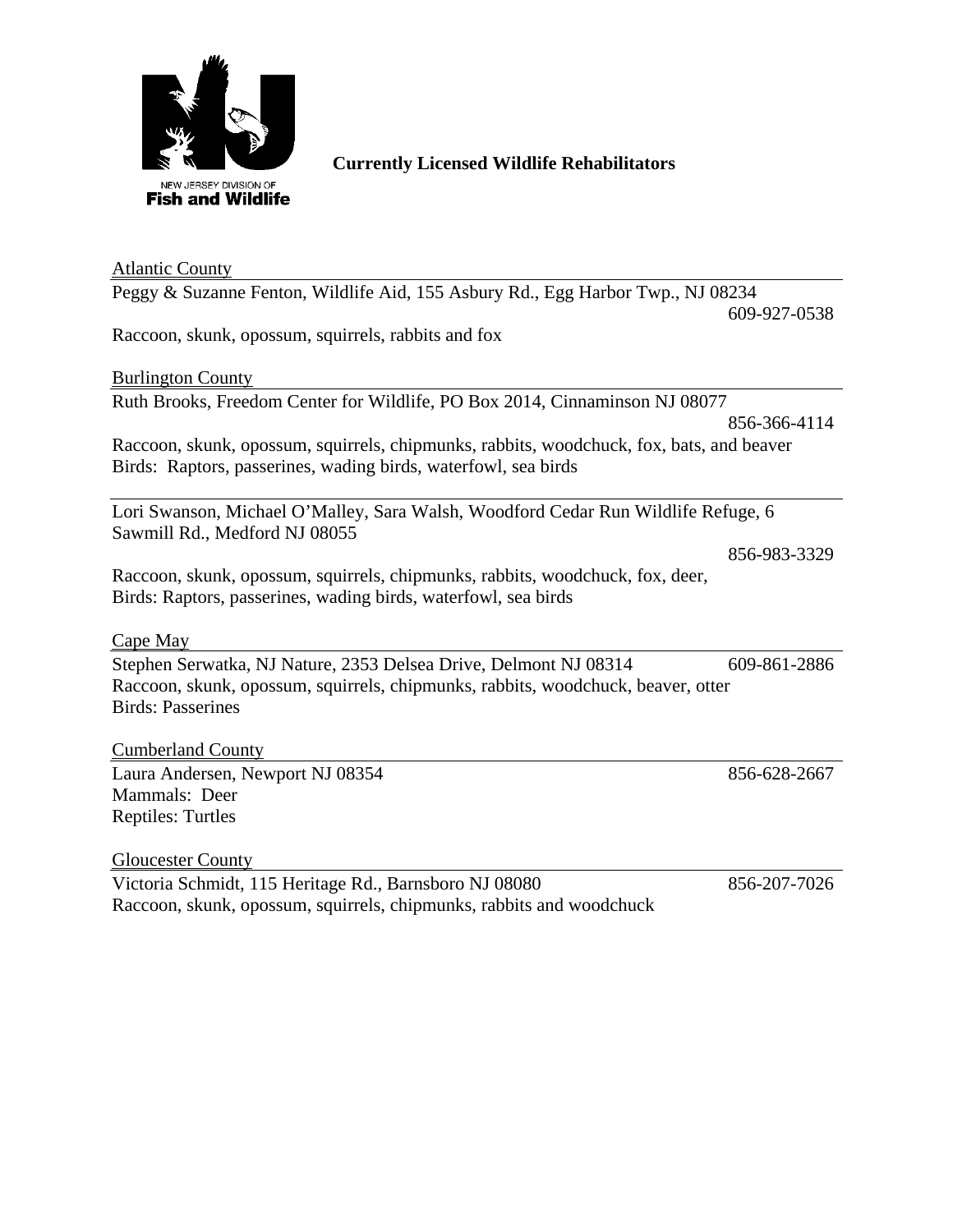| <b>Hunterdon County</b>                                                                                                                                                                                                                                                                                                             |              |
|-------------------------------------------------------------------------------------------------------------------------------------------------------------------------------------------------------------------------------------------------------------------------------------------------------------------------------------|--------------|
| Jacqueline Kashmer, NJ Bat Sanctuary, 26 Kappus Rd., Milford NJ 08848<br>Bats only                                                                                                                                                                                                                                                  | 908-200-1040 |
| Tracy Leaver, Heather Freeman, Melissa Anahory, Woodlands Wildlife Refuge, P.O. Box 5046,<br>Clinton NJ 08807                                                                                                                                                                                                                       | 908-730-8300 |
| Raccoon, skunk, opossum, squirrels, chipmunks, rabbits, bats, woodchuck, fox, bear, bobcat,<br>coyote, beaver, otter,                                                                                                                                                                                                               |              |
| Reptiles: Snakes, turtles                                                                                                                                                                                                                                                                                                           |              |
| <b>Mercer County</b>                                                                                                                                                                                                                                                                                                                |              |
| Diane Nickerson, Jane Rakos-Yates, Nicole Golden, Mercer County Wildlife Center, 1748 River<br>Rd. (Rt. 29), Lambertville NJ 08530<br>Raccoon, skunk, opossum, squirrels, rabbits, fox, deer, coyote, beaver, bats and woodchuck<br>Birds: Raptors, passerine, wading birds, waterfowl and seabirds<br>Reptiles: Snakes and turtles | 609-303-0552 |
| Hannah Suthers, Songbirds at Home, 4 View Point Dr., Hopewell NJ 08525-2112                                                                                                                                                                                                                                                         |              |
| <b>Birds: Passerines</b>                                                                                                                                                                                                                                                                                                            | 609-466-1871 |
| <b>Monmouth County</b>                                                                                                                                                                                                                                                                                                              |              |
| Teja Anderson, 62 Monmouth Pkwy., Monmouth Beach NJ 07750<br>Rabbits, chipmunk                                                                                                                                                                                                                                                      | 917-797-1324 |
| Karen Dixon, 115 Milford Rd., Neptune City NJ 07753<br>Opossum                                                                                                                                                                                                                                                                      | 732-775-7893 |
| Melissa Jacobs, 71 Lincoln Ave., Neptune City NJ 07753<br>Raccoon, skunk, opossum, squirrels, chipmunks, rabbits, woodchuck                                                                                                                                                                                                         | 732-775-5157 |
| <b>Morris County</b>                                                                                                                                                                                                                                                                                                                |              |
| Anthony DeSimone, 7 Edgehill Ave., Morristown NJ 07968<br>Raccoons                                                                                                                                                                                                                                                                  | 201-709-0934 |
| Chris Soucy, The Raptor Trust, 1390 White Bridge Rd., Millington NJ 07946<br>Birds: Raptors, passerines, wading birds, waterfowl, sea birds                                                                                                                                                                                         | 908-647-2353 |
| <b>Ocean County</b>                                                                                                                                                                                                                                                                                                                 |              |
| Donald Bonica, Toms River Avian Care, 1916 Kenilworth Court, Toms River NJ 08753                                                                                                                                                                                                                                                    | 732-255-9270 |
| Birds: Raptors, passerines, wading birds, waterfowl, sea birds                                                                                                                                                                                                                                                                      |              |
| Sharon Ragonese, Nature's Rescue, 91 Water St., Barnegat NJ 08005<br>Raccoon, skunk, opossum, squirrels, rabbits, chipmunk, woodchuck                                                                                                                                                                                               | 609-660-8737 |